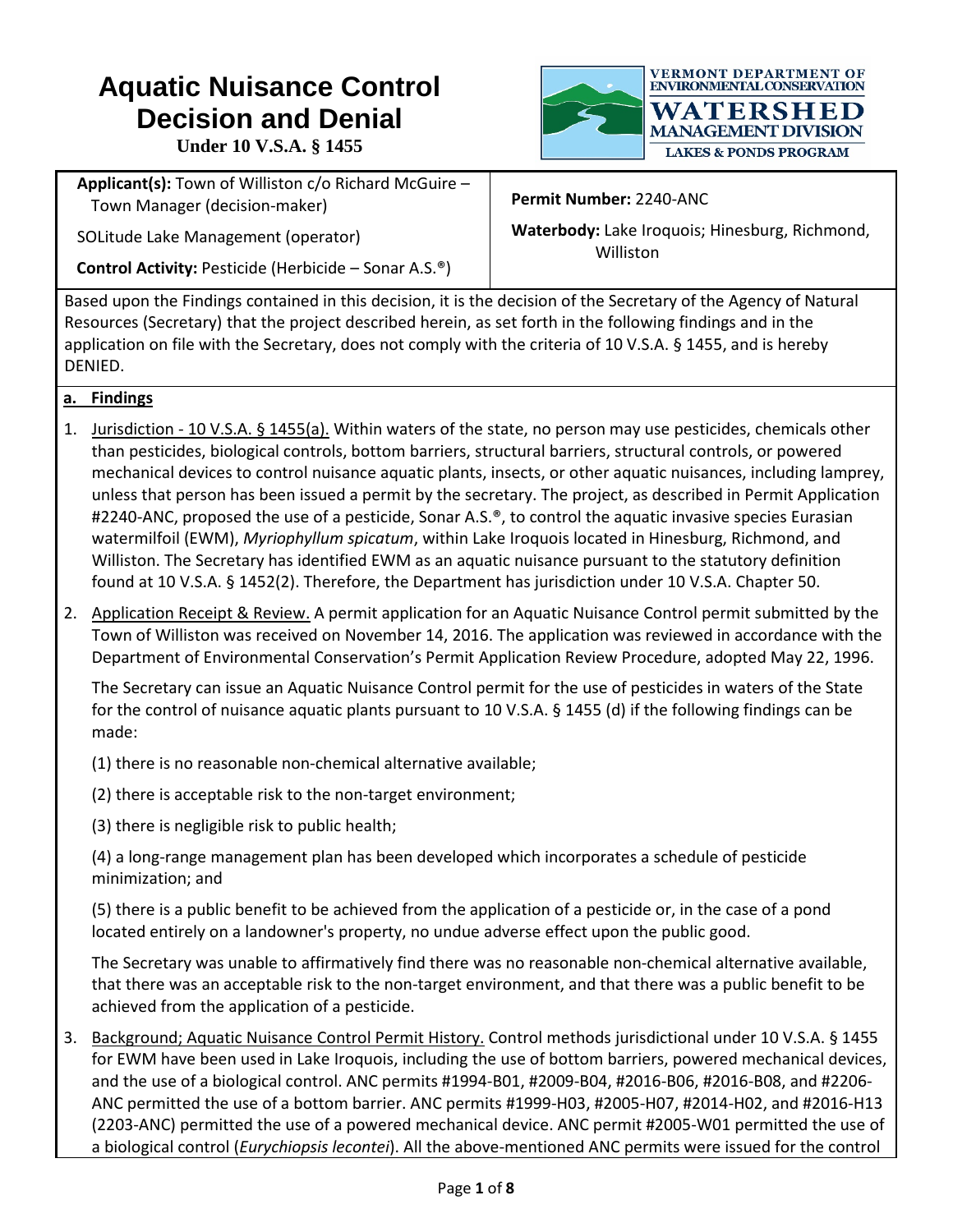of the aquatic invasive plant EWM, which was first identified in Lake Iroquois in 1990. Copies of a permit may be available upon request where records exist. Application #2240-ANC was the first application requesting the use of a pesticide to control EWM in Lake Iroquois.

- 4. Project Purpose. The purpose of the project was to control EWM to promote a diverse native plant community, to improve fish and wildlife habitat, and to support public recreational use of the lake.
- 5. No Reasonable Non-Chemical Alternative Available 10 V.S.A. 1455(d)(1). Comments that were received during the public comment period emphasized how all reasonable non-chemical actions to control EWM in Lake Iroquois have not been pursued and that there are additional reasonable non-chemical alternative control methods available to achieve the project purpose. Permits were issued to the Lake Iroquois Association to conduct diver assisted suction harvesting (permit #2016-H13 issued on July 20, 2016) and to use bottom barriers (permit #2206-ANC issued on February 2, 2017). However, these control projects have only been used to a limited degree in efforts to create a navigation channel to open water from the Vermont Department of Fish & Wildlife public access area at the northwest portion of the lake. As a result, the Secretary cannot affirmatively find that there is no reasonable non-chemical alternative available that would achieve the project purpose. It has not been demonstrated that these previously permitted non-chemical control methods are inadequate to address the EWM issue in Lake Iroquois and achieve the stated project purpose. In addition to considerations of potential non-chemical alternatives, the Secretary considered how an applicant may develop a reasonable integrated pest management plan as a means of identifying various control methods given the long-term well-established population of EWM that is present in Lake Iroquois where lake-wide control efforts have not occurred since EWM was first discovered in the lake in 1990.

In review of the public comments received related to this finding, the Secretary identified a potentially reasonable approach for addressing a lake-wide population of EWM. Baseline assumptions regarding the proposed project, as well as identifying ecological and water quality characteristics for Lake Iroquois, were made as a means to outline a reasonable approach for controlling EWM for this waterbody:

- The control activity was proposed to target the aquatic invasive species EWM.
- EWM has been established in Lake Iroquois since at least 1990.
- The EWM population has spread throughout the lake, is a well-established population, and eradication is a highly unlikely outcome from control efforts.
- A sustained lake-wide management approach using non-chemical or chemical means to control EWM has not occurred in Lake Iroquois, although permits have been issued for the use of non-chemical controls.
- Lake Iroquois is 244 acres and the littoral zone covers 105 acres, which is 43% of the total lake surface area as identified in the application. Open water conditions comprise 139 acres, 57% of the total lake surface area.
- Lower Pond is approximately 0.25 miles downstream of Lake Iroquois; it should be anticipated that Sonar A.S.® would flow into this waterbody should the pesticide be applied to Lake Iroquois.
- As identified in the Vermont Lake Score Card related to phosphorus concentrations, Lake Iroquois is considered eutrophic (nutrient rich). Given this trophic state, there is an increased likelihood of there being elevated biological productivity, which will likely result in dense populations of aquatic plants, including EWM.
- As identified in the Vermont Lake Score Card, the Lake Iroquois watershed is classified as being highly disturbed.
- As identified in the Vermont Lake Score Card, the Vermont Inland Lake Shoreland and Habitat Score/USEPA National Lake Assessment Score ranks Lake Iroquois as being in poor condition. This ranking is a measure of the human activity within 15 meters of the lake's shoreline at ten random sites around the lake; it reflects how intensively and extensively a lake's shore is developed. The poor condition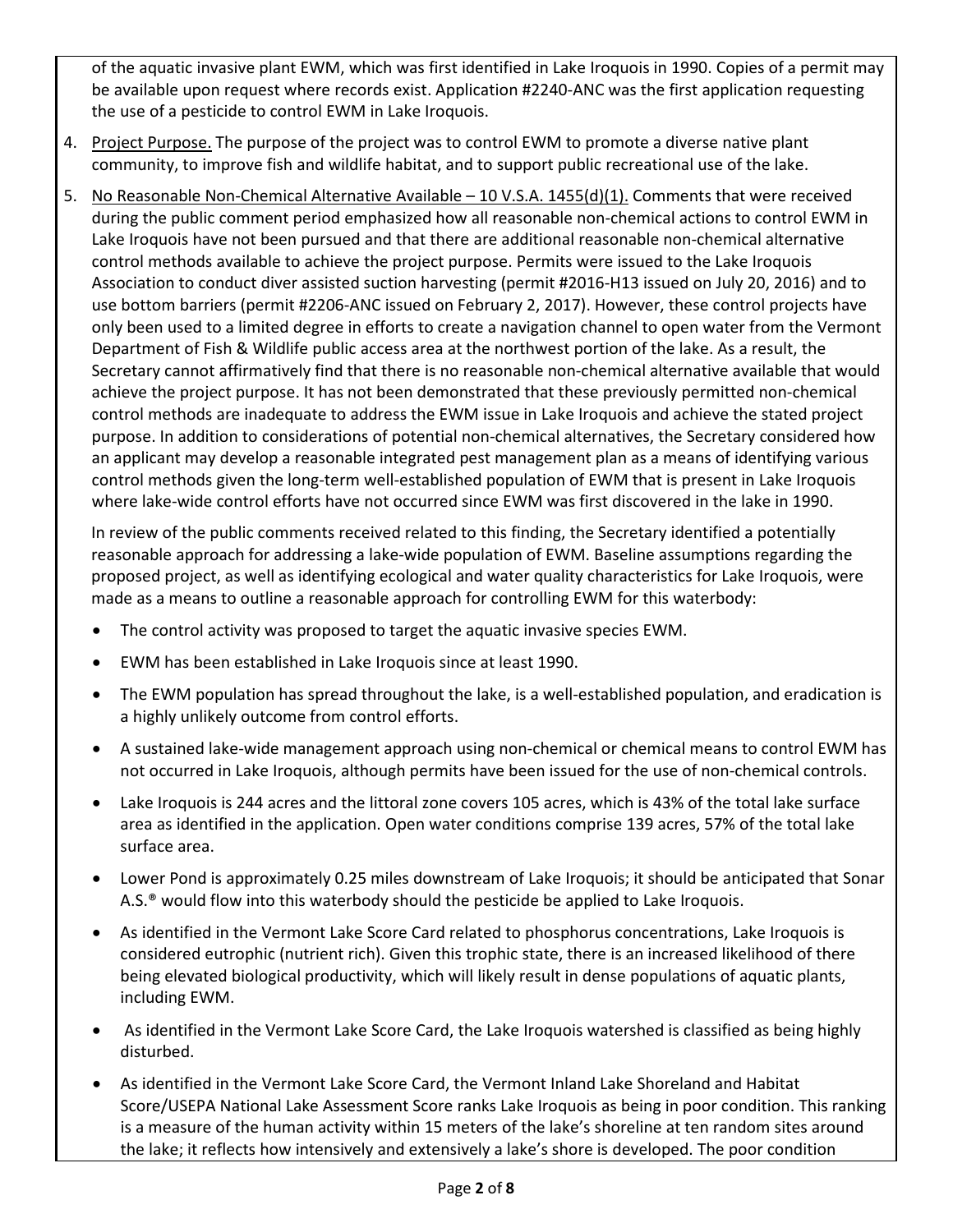indicates Lake Iroquois has significant development within the immediate shoreline, which reduces the natural resiliency of the waterbody and increases potential adverse impacts to the biological, chemical, and physical integrity of the waterbody.

While requesting to control EWM was reasonable, the Secretary has determined that the whole-lake use of a pesticide is not a reasonable approach to manage the species. A whole-lake pesticide treatment targets the entire littoral zone. This management approach will impact locations of native aquatic plant species that may be sensitive to the pesticide and is not capable of targeting limited locations within the littoral zone where public good uses, such as boating, fishing, or swimming, are being impacted by EWM. Given the increased biological activity and the poor condition of the lake based on shoreline development at Lake Iroquois, it is anticipated that dense aquatic plant populations will exist in the lake regardless of whether a whole-lake control project occurs. Therefore, a reasonable control project would be to target a specific area where a public good use of the water is impacted.

Aquatic invasive species are considered stressors on Vermont's surface waters. However, EWM is and will continue to be a part of the aquatic environment of Lake Iroquois for the foreseeable future. In response to these assumptions, a targeted approach using an integrated pest management plan to control nuisance levels of aquatic plants that are impacting public good uses is a reasonable approach to achieve the project purpose, rather than a whole-lake control approach.

To develop an integrated pest management plan for a species that has spread throughout a waterbody, is well-established, and where eradication is a highly unlikely outcome from control efforts, the following criteria need to be assessed in conjunction with the baseline biological, chemical, and physical characteristics of the waterbody and watershed to set expectations for what a control project may achieve:

- Identify the aquatic nuisance problem, the area(s) with the aquatic nuisance problem, and characterize the extent of the problem, including, for example, water use goals not attained (e.g. wildlife habitat, fisheries, native vegetation, and recreation).
- Identify locations of species that may be sensitive to a control project.
- Identify locations where wetlands may be present.
- Identify an action threshold to determine when a control project may be appropriate.
- Identify possible factors causing or contributing to the aquatic nuisance problem.
- Review the past management history of the aquatic nuisance.
- Develop an integrated pest management plan that incorporates short and long-term goals, anticipated levels of control, expectations achieved by a control project, and whether a control project will need to occur in perpetuity to maintain anticipated levels of control.
- Develop management alternatives, such as no action, prevention, mechanical or physical methods, cultural methods, biological control agents, or the targeted use of pesticides, to identify how different control projects may reach the goals of the integrated pest management plan. Management alternatives should be compatible with other water uses, not adversely affect natural lake functions, have a known and understood mechanism of control, be documented as low risk to natural ecosystem functions, and are predictable and repeatable in efficacy and outcome.
- Develop methods for evaluating the efficiency of the integrated pest management plan to act as a feedback loop for determining how future control efforts should proceed.
- Implement watershed and shoreline management strategies to address sources of phosphorus and to promote the long-term stability and resilience of the waterbody to help reduce the likelihood of nuisance populations from developing.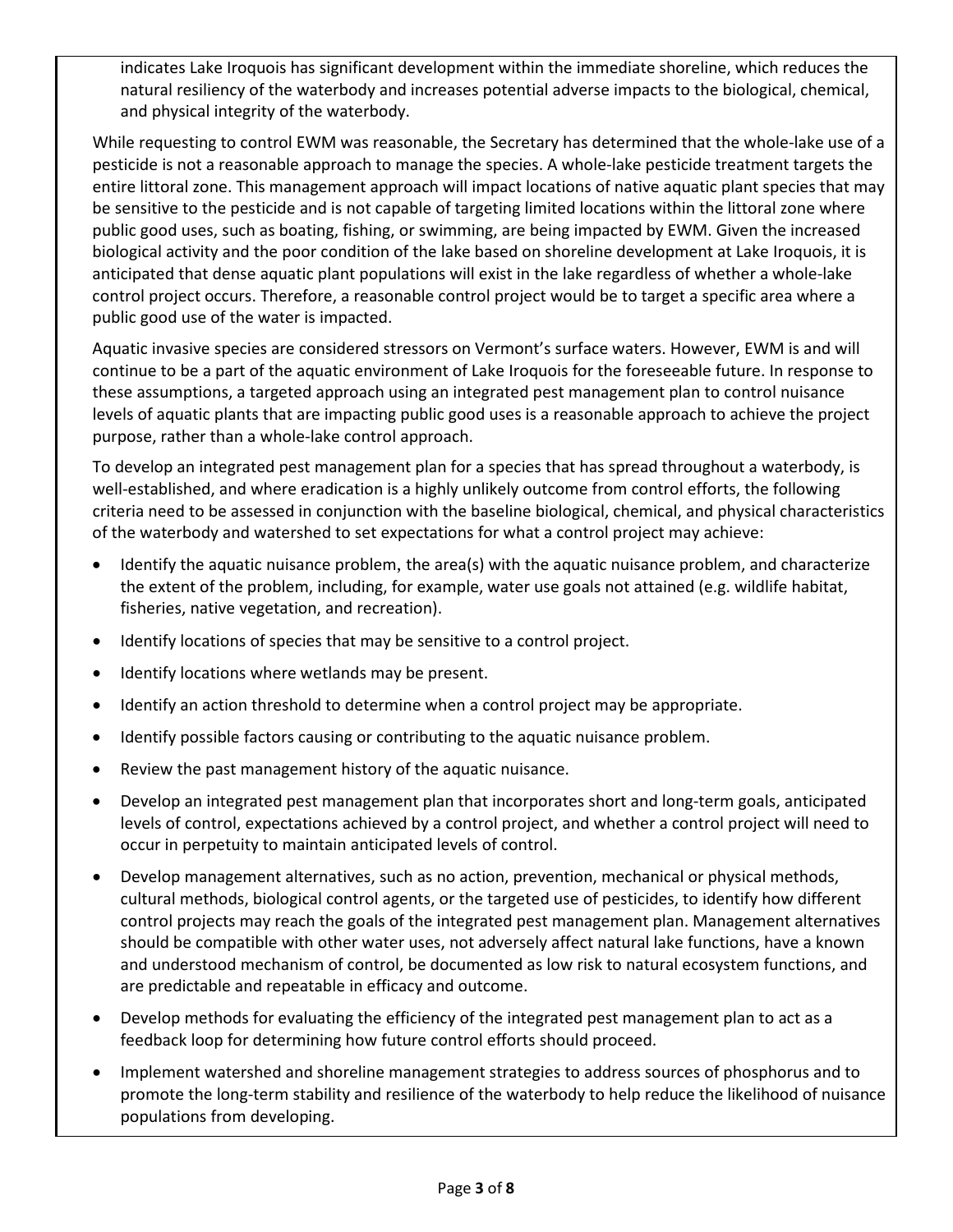Based on the current conditions of Lake Iroquois and in response to public comments received, there are reasonable non-chemical alternative available to achieve the project purpose. Non-chemical alternatives for controlling nuisance populations of EWM could be strategically implemented to control a specific nuisance population and have reasonable short and long-term goals. Non-chemical alternatives such as bottom barriers, diver assisted suction harvesting, and mechanical harvesting could achieve those goals while limiting potential negative impacts. In conjunction with identifying an in-lake aquatic nuisance control management plan, addressing sources of phosphorus throughout the watershed should be considered as well due to phosphorus being a contributing factor to nuisance aquatic plant growth.

Therefore, the finding that there is no reasonable non-chemical alternative available cannot be made, and the application must be denied.

- 6. Acceptable Risk to the Non-Target Environment 10 V.S.A. 1455(d)(2). Comments that were received during the public comment period raised concerns over potential impacts to the non-target environment. Based on the comments related to this finding, the Secretary identified the following as the non-target environment:
	- Aquatic plants and animals within the waterbody proposed for treatment and waters downstream of the waterbody.
	- Wetlands within the waterbody proposed for treatment and wetlands downstream of the waterbody.
	- Human use of waters treated with the pesticide. This includes, hydroponic farming, greenhouse and nursery plants, and all locations irrigated with waters treated with Sonar A.S.®.
	- The ecological integrity of the waterbody, which is the culmination of how the biological, chemical, and physical integrity of the waterbody interact. The concept of ecological integrity is identified in the [Vermont Department of Environmental Conservation Watershed Management Division's Statewide](http://dec.vermont.gov/sites/dec/files/documents/wsmd_swms_Chapter_1_Introduction.pdf)  [Surface Water Management Strategy.](http://dec.vermont.gov/sites/dec/files/documents/wsmd_swms_Chapter_1_Introduction.pdf)

For determining what might be considered an acceptable risk to the non-target environment from the proposed treatment, the Secretary made several baseline assumptions related to the non-target environments potentially affected by the proposed treatment:

- A control project for an aquatic nuisance species has an impact on the ecological integrity of the waterbody regardless of the species being targeted as the non-target environment cannot be avoided completely.
- Rare aquatic plant species have been recorded as being present in Lake Iroquois. Species observed include prickly hornwort (S2S3), *Ceratophyllum echinatum*, last observed 9/11/2014; Nuttall's waterweed (S3), *Elodea nuttallii*, last observed 8/30/2012; slender naiad (S2), *Najas gracillima*, last observed 9/17/1968; straight-leaf pondweed (S2S3), *Potamogeton strictifolius*, last observed 8/2/1993; Vasey's pondweed (S2), *Potamogeton vaseyi*, last observed 8/2/1993; and lesser bladderwort (S3), *Utricularia minor*, last observed 9/14/2012. Aquatic plants controlled by Sonar A.S.<sup>®</sup> as identified on the product label that have been observed to occur in Lake Iroquois include bladderwort, *Utricularia* spp.; common coontail, *Ceratophyllum demersum*; common elodea, *Elodea canadensis*; naiad, *Najas* spp.; pondweed, *Potamogeton* spp.; watermilfoil, *Myriophyllum* spp.; spatterdock, *Nuphar luteum* syn. *Nuphar variegata*; waterlily, *Nymphaea* spp.; and common duckweed, *Lemna minor*. Native vascular aquatic plants partially controlled by Sonar A.S.® as identified on the product label that have been observed to occur in Lake Iroquois include tape grass, *Vallisneria americana*; cattail, *Typha* spp.; smartweed, *Polygonum* spp.; and spikerush, *Eleocharis* spp.
- A rare aquatic plant species, fruited bladderwort (S3), *Utricularia geminiscapa*, has been recorded as being present in Lower Pond and was last observed on 9/24/2003. Aquatic plants controlled by Sonar A.S.® as identified on the product label that have been observed to occur in Lower Pond include bladderwort, *Utricularia* spp.; common coontail, *Ceratophyllum demersum*; common elodea, *Elodea canadensis*; naiad, *Najas* spp.; pondweed, *Potamogeton* spp.; watermilfoil, *Myriophyllum* spp.;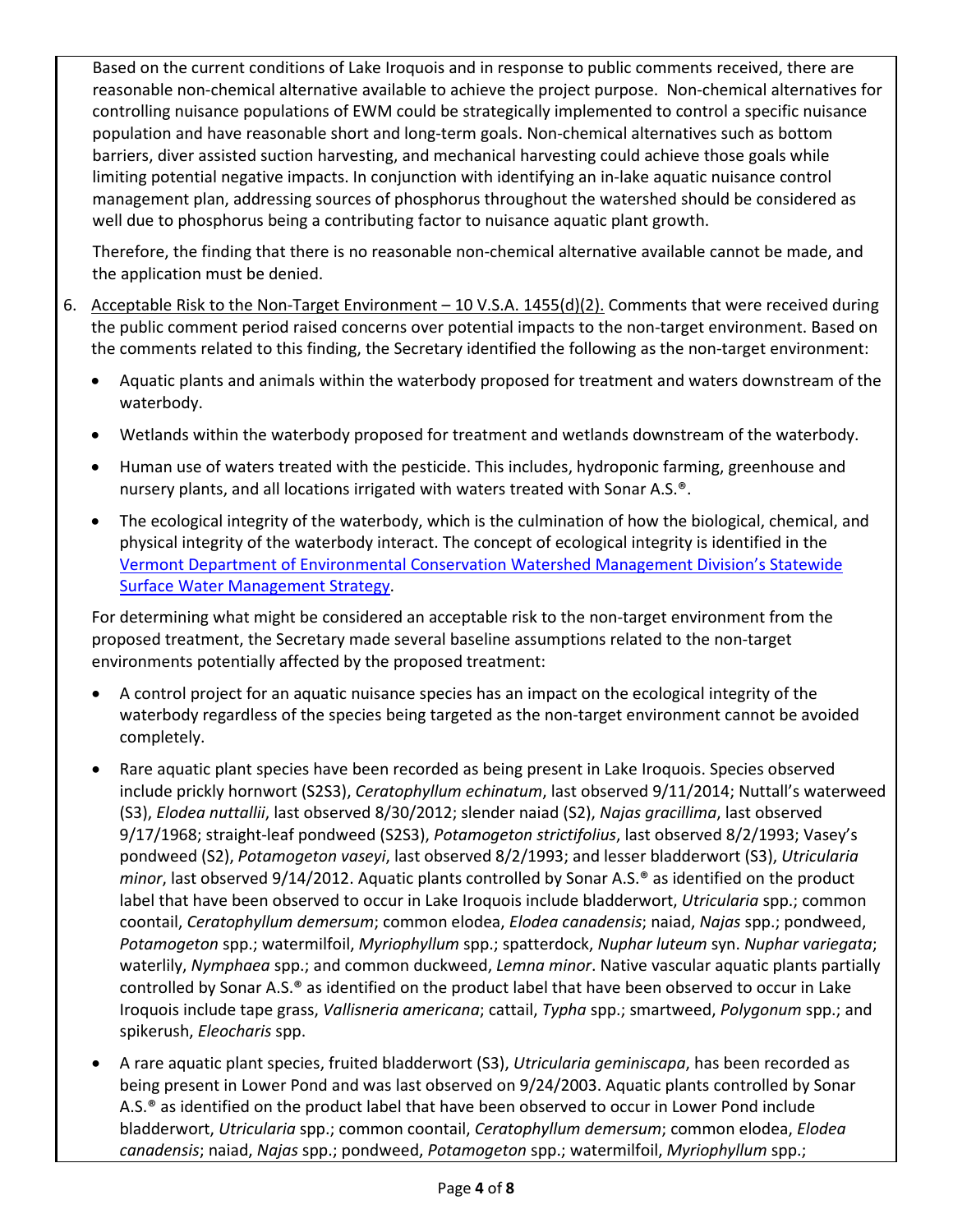spatterdock, *Nuphar luteum* syn. *Nuphar variegata*; waterlily, *Nymphaea* spp.; and common duckweed, *Lemna minor*. Native vascular aquatic plants partially controlled by Sonar A.S.® as identified on the product label that have been observed to occur in Lake Iroquois include tape grass, *Vallisneria americana*; cattail, *Typha* spp.; smartweed, *Polygonum* spp.; and spikerush, *Eleocharis* spp.

- Mapped Class II wetlands are located at the northern end of Lake Iroquois.
- Mapped Class II wetlands are located at the northern end of Lower Pond, which is the point at which the outlet stream for Lake Iroquois enters Lower Pond.
- Lake Iroquois and its waters are public, and it is reasonable to assume that all public waters may be used for irrigation, which is an identified use in the application.
- While the potential impact to every potential aquatic animal that may come into contact with Sonar A.S.® is not known, the treatment concentration target, 5-8 parts per billion of the active ingredient fluridone, has not been shown to present an unacceptable impact to aquatic animals (pages 6-9: 2240- ANC\_TechnicalReferences\_02062018).

Based on the comments that were received related to this finding and the subsequent review conducted by the Secretary, the proposed project presents an unacceptable risk to the non-target environment. Given that the EWM population has spread throughout the lake, is a well-established population, and eradication is a highly unlikely outcome from control efforts, attempts to control the entirety of the EWM population poses an unacceptable risk to stability of the ecological integrity of Lake Iroquois. While the target concentration of Sonar A.S.® was proposed to be at a concentration that would likely limit the impact on non-target aquatic plant species, the proposed whole-lake treatment would not be able to avoid non-target aquatic plant populations of species either controlled or partially controlled by Sonar A.S.® or avoid areas mapped as Class II wetlands where species that are sensitive to Sonar A.S.® are likely to be found at higher densities. By targeting the entire population of EWM over the course of one growing season, there would likely be a temporary but significant decrease in EWM densities as well as reductions of non-target aquatic plant species controlled or partially controlled by Sonar A.S.®. Additionally, this drop in aquatic plant density does have the potential to result in more available phosphorus within the lake that could then be readily utilized by algae, which could result in unintended algae blooms. As eradication of EWM is not the goal of the project or a feasible outcome from control efforts, EWM populations would recover and likely revert to the current state of Lake Iroquois over time, which consists of a lake-wide distribution of EWM. This reversion back to the current state would likely result in the same conditions that resulted in the submission of this permit application for a whole-lake treatment, thus creating a long-term continuous cycle of impact on the nontarget environment within the entirety of the lake.

In addition to impacts on species and environments within and downstream of Lake Iroquois, the waters of Lake Iroquois were identified as being used for irrigation. The proposed treatment was to occur over 90-days, beginning in May. As identified on the Sonar A.S.® label, irrigation from a Sonar A.S.® treated area may result in injury to the irrigated vegetation. For those non-target environments irrigated with waters treated with Sonar A.S.®, the treatment poses an unacceptable risk to that non-target environment due to the prolonged duration of the treatment, which would have overlapped with the time of year where irrigation is likely to occur.

While EWM is a stressor on the ecological integrity of Lake Iroquois, the potential lake-wide impacts on the non-target environments as a result of a whole-lake treatment is greater than the impact from the existence of EWM in Lake Iroquois. Given that EWM will be a part of Lake Iroquois for the foreseeable future and that once EWM control efforts are initiated, those control activities would need to occur in perpetuity to maintain suppressed levels of EWM, the proposed whole-lake treatment poses an unacceptable risk to the non-target environment. Therefore, this finding cannot be made, and the application must be denied.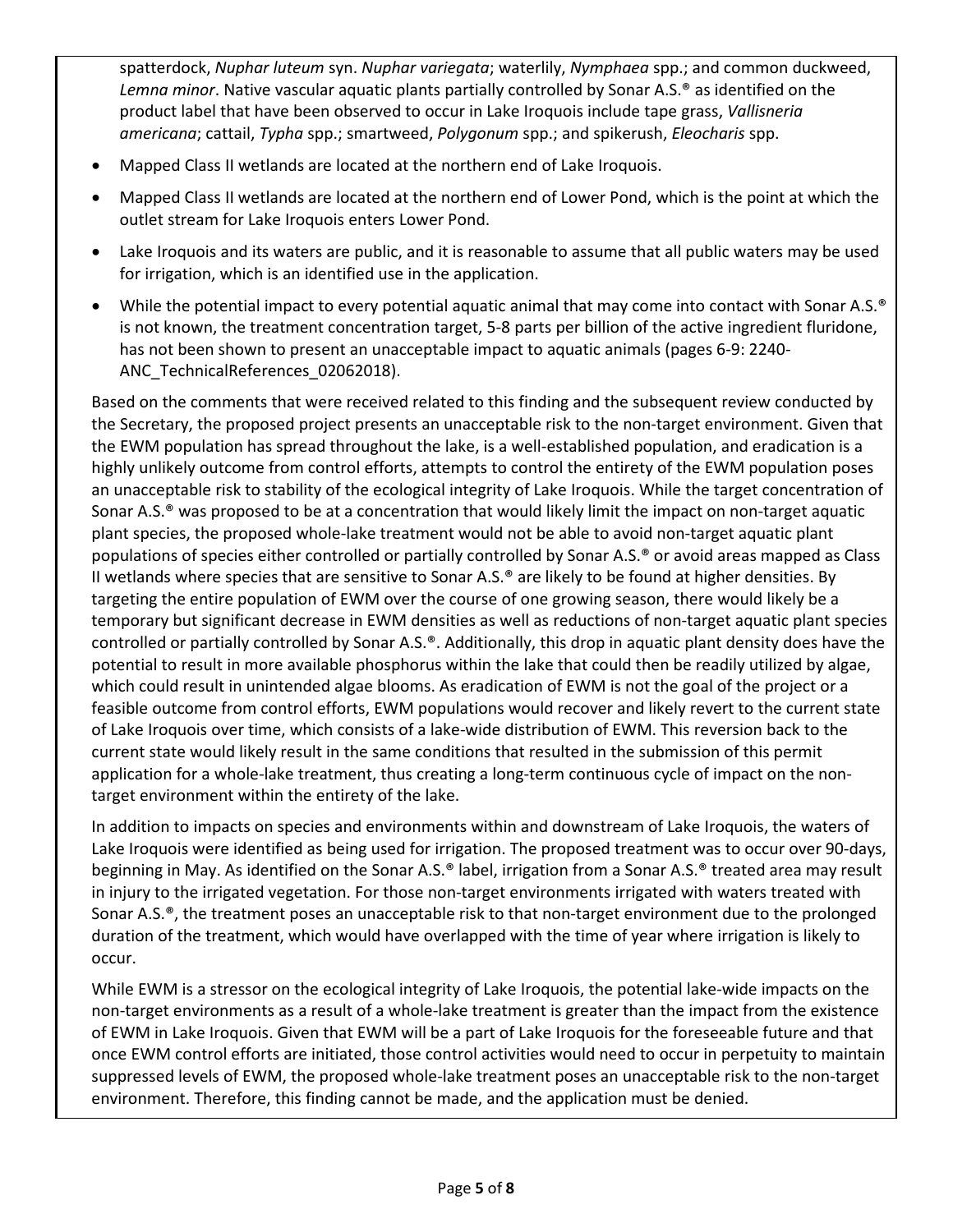- 7. Public Benefit 10 V.S.A. 1455(d)(5). In response to public comments, the Secretary considered the following criteria in determining whether there is a public benefit to be achieved from the application of the pesticide:
	- Whether carrying out the project produces tangible benefits to public good uses, such as boating, fishing, and swimming, that outweigh potential impacts on the water resource.
		- o Assessment: Tangible benefits to be achieved in the target waterbody primarily stemmed from the anticipated temporary decrease in the frequency of occurrence and biomass of EWM. This temporary decrease was anticipated to result in a tangible benefit for boating and swimming, as the littoral zone within the waterbody would likely have had a reduced abundance of aquatic plant biomass, which would have facilitated less impeded use. Lake Iroquois is 244 acres and the littoral zone covers approximately 105 acres, which is 43% of the total lake surface area as identified in the application. Open water conditions comprise 139 acres, 57% of the total lake surface area. The potential temporary tangible benefit to boating and swimming could have occurred at up to 43% of the total surface area of the lake while the remaining surface area would see no anticipated change. Regarding fishing as a public good use in relation to the proposed project, it remains undetermined as to whether the project would produce a tangible long or short-term benefit. EWM has been identified as not providing beneficial habitat for fish. However, a lake-wide reduction of EWM as a result of a treatment and the subsequent shift in aquatic plant population dynamics may have unintended consequences on fish populations. As a result, the Secretary cannot confirm there would be a tangible benefit to fishing. Potential impacts on the water resource are identified in finding a.6. of this decision. The Secretary has determined that the temporary tangible benefits to boating and swimming do not outweigh the potential impacts on the water resource.
	- Whether the potential cumulative impacts from carrying out the control project adversely affect the water resource and the public that utilizes that resource.
		- o Assessment: Additional cumulative impacts were considered that related to the water resource and how the public may utilize that resource. The Secretary has determined that the cumulative impacts from carrying out the control project would adversely affect the water resource and the public that utilizes that resource.
			- For property owners abutting Lake Iroquois and for property owners abutting the immediate surface waters downstream, which includes the 58-acre waterbody known as Lower Pond, which is approximately 0.25 miles downstream of Lake Iroquois, the VDH issued recommended water use restrictions for those properties, which includes temporary avoidance of treated water up to one mile from the outlet of Lake Iroquois for all uses, including boating, fishing, swimming, and domestic use. In addition, product use precautions from the Sonar A.S.® label recommends not using water from a treated area for irrigation for up to 30 days after application for established row crops, turf, or plants. The recommended water use precautions could remain in effect for approximately 90 days beginning in May and are unreasonably burdensome on individuals who use the water for irrigation and recreation.
			- Lake Iroquois is located within Zone 2 of the Champlain Water District Surface Water Source Protection Area. While it was not anticipated that Sonar A.S.® would reach the Champlain Water District's intake pipe, the waters of Lake Iroquois are considered to be a primary recharge area for the Champlain Water District. It was not anticipated that the project would have a cumulative impact that would adversely affect the surface water source protection area.
			- Lake Iroquois is not located within a Groundwater Source Protection Area.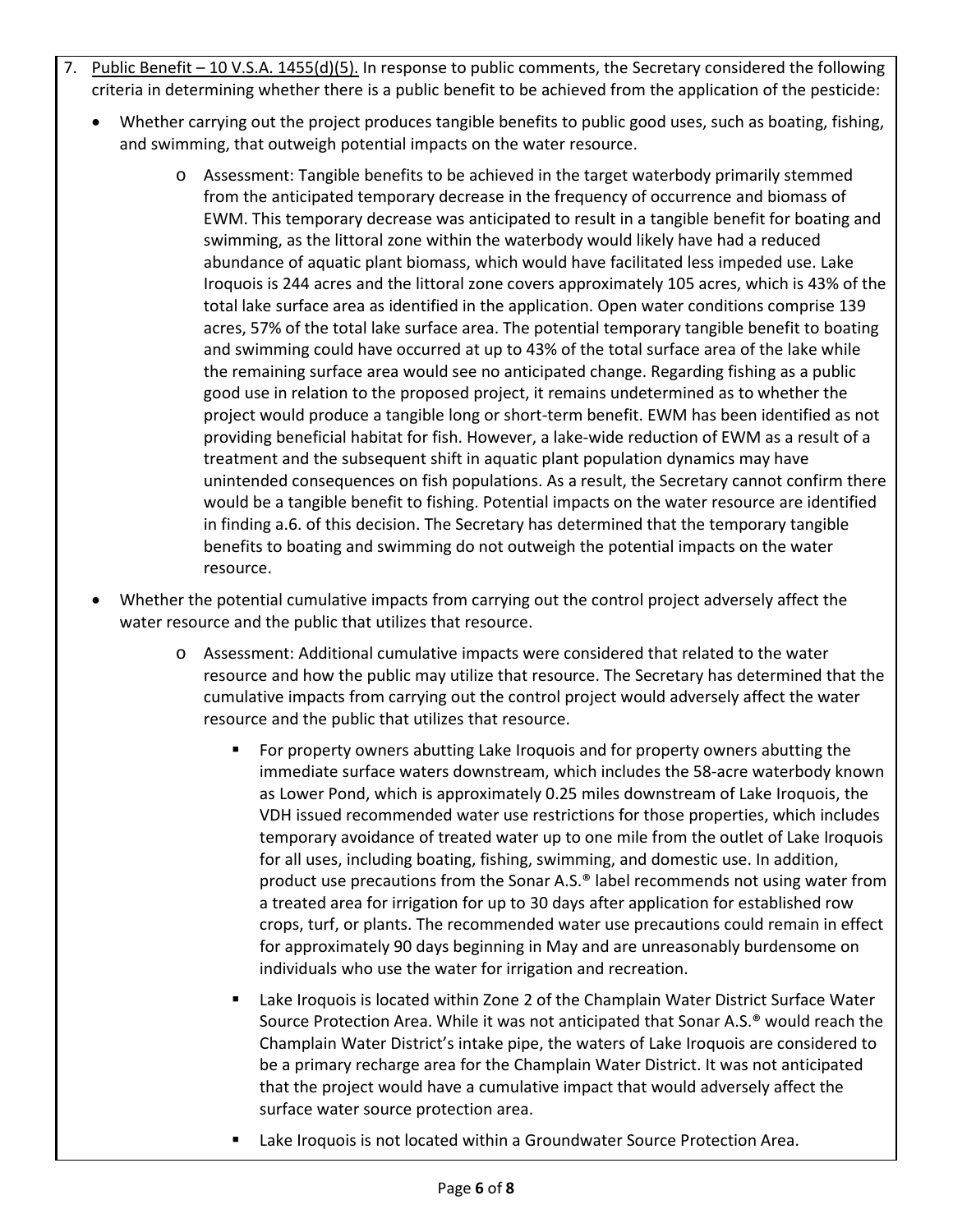- Whether measures to reduce impacts on the water resource have been taken.
	- o Assessment: The project proposed to control EWM only, which is an aquatic invasive species. The target concentration of Sonar A.S.® was reduced to 5-8 ppb to reduce potential impacts to non-target species that are controlled or partially controlled by Sonar A.S.®.
- Whether the project is excessive for the stated purpose.
	- o Assessment: Sustained aquatic nuisance control activities have not occurred in Lake Iroquois. Initiating a lake-wide EWM control effort in Lake Iroquois with a whole-lake treatment before more thoroughly undertaking less intrusive feasible alternatives is excessive. The project is considered excessive for the stated purpose.

Based upon review of the public good criteria, the Secretary has determined that the potential impact on the public good outweighs the perceived public benefit to be achieved from the application of a pesticide. Therefore, the Secretary cannot affirmatively find that there is a public benefit to be achieved from the application of a pesticide, and the application must be denied.

- 10. Public Notification 10 V.S.A. 1455(h). An opportunity for the public to review and comment on this application was provided in accordance with the Department of Environmental Conservation's *Public Review and Comment Procedures for Aquatic Nuisance Control Permit Applications and General Permits*, adopted per 3 V.S.A. Chapter 25, on January 30, 2003. A public informational meeting on the draft permit was held on May 4, 2017. Public comments were received. A response to public comments has been issued with this decision.
- 11. References:

[SePRO Sonar AS® Specimen Label](http://www.sepro.com/documents/sonaras_label.pdf)

[SePRO Sonar AS® Material Safety Data Sheet](http://www.sepro.com/documents/SonarAS_MSDS.pdf)

[Surface Water Source Protection Areas](http://dec.vermont.gov/sites/dec/files/dwgwp/sourceprot/pdf/swspafactsheet.pdf) Factsheet

[Vermont Department of Environmental Conservation Watershed Management Division's](http://dec.vermont.gov/sites/dec/files/documents/wsmd_swms_Chapter_1_Introduction.pdf) Statewide Surface [Water Management Strategy](http://dec.vermont.gov/sites/dec/files/documents/wsmd_swms_Chapter_1_Introduction.pdf)

[Vermont Lake Score Card –](https://anrweb.vt.gov/DEC/IWIS/ReportViewer3.aspx?Report=LakeScoreCard_Current_TrendsAndStatus&ViewParms=False&LakeID=IROQUOIS) Lake Iroquois

[Vermont Lake Score Card –](http://anrmaps.vermont.gov/websites/kml/wq_scorecard/lp_lsc_how_lakes_are_scored.pdf) How Lakes are Scored

## **b. Standard Conditions**

Appeals. Pursuant to 10 V.S.A. Chapter 220, any appeal of this decision must be filed with the clerk of the Environmental Division of the Superior Court within 30 days of the date of the decision. An aggrieved person shall not appeal this decision unless the person submitted to the Secretary a written comment during the comment period or an oral comment at the public meeting conducted by the Secretary and the person may only appeal issues related to the person's comment to the Secretary unless otherwise outlined in 10 V.S.A. chapter 220. The Notice of Appeal must specify the parties taking the appeal and the statutory provision under which each party claims party status; must designate the act or decision appealed from; must name the Environmental Division; and must be signed by the appellant or the appellant's attorney. The appeal must give the address or location and description of the property, project, or facility with which the appeal is concerned and the name of the applicant or any permit involved in the appeal. The appellant must also serve a copy of the Notice of Appeal in accordance with Vermont Rules for Environmental Court Proceedings. For further information, see the Vermont Rules for Environmental Court Proceedings available at www.vermontjudiciary.org. The address for the Environmental Division is: 32 Cherry Street; 2nd Floor, Suite 303; Burlington, VT 05401 Telephone: 802-951-1740.